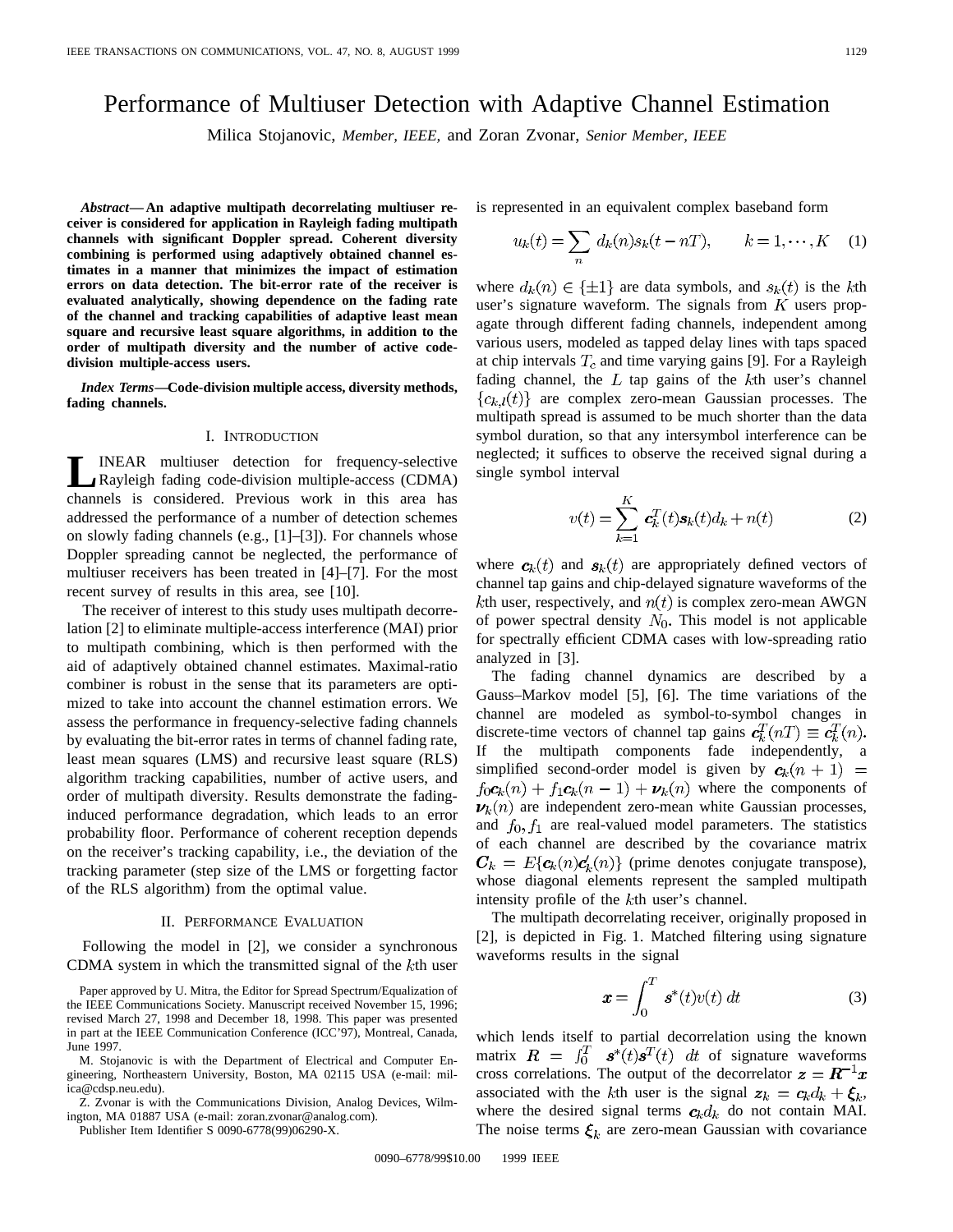

Fig. 1. Adaptive decorrelating receiver.

 $N_k = [N_0 R^{-1}]_{k,k}$  (the  $L \times L$   $(k, k)$ th subblock). In the case of long spreading codes, decorrelator is time varying [10].

Having eliminated MAI, the signals  $z_k$  are processed separately in the remaining part of the receiver. The combiners are optimized subject to the fact that only the channel estimates  $\hat{\mathbf{c}}_k(n)$ , and not the true responses, are available. It is assumed that the channel vector  $c_k(n)$ , conditioned on the channel estimate  $\hat{\mathbf{c}}_k(n)$ , is a complex Gaussian process with mean  $\hat{\mathbf{c}}_k(n)$  and covariance  $\mathbf{E}_k = E\{\epsilon_k(n)\epsilon'_k(n)\}\$  where  $\epsilon_k(n) =$  $c_k(n) - \hat{c}_k(n)$  is the channel estimation error at time n. Since the channel vector is Gaussian distributed and estimator is linear, channel vector estimate will also be Gaussian distributed, as well as the estimation error. Maximal-ratio combining results in the estimated data symbol  $\hat{d}_k(n) = \hat{e}'_k(n) Q_k^{-1} z_k(n)$ where  $Q_k = E_k + N_k$  is the covariance of the overall noise interfering with the combining process. Assuming that the effect of erroneous bit decisions on channel estimation can be neglected, the lower bound on the  $k$ th user's bit error is  $P_k = P\{\text{Re}[\hat{d}_k(n)] < 0 | d_k(n) = +1\} = P\{G_k < 0\}$  where the variable  $G_k$  can be expressed as

$$
G_k = g'_k \begin{bmatrix} 0 & I \\ I & 0 \end{bmatrix} g_k, g_k = \begin{bmatrix} Q_k^{-1} \hat{c}_k \\ c_k + \xi_k \end{bmatrix}.
$$
 (4)

Under the Rayleigh fading assumption,  $G_k$  is a Gaussian quadratic form whose distribution is known [9]. The resulting probability  $P_k$  will depend only on the eigenvalues of the matrix

$$
\boldsymbol{M}_k = \begin{bmatrix} 0 & I \\ I & 0 \end{bmatrix} E\{\boldsymbol{g}_k \boldsymbol{g}_k'\}
$$
 (5)

and we denote this dependence by  $P_k = P[M_k]$ . In particular, when all the eigenvalues  $\lambda_i$  of  $M_k$  are distinct

$$
P_k = \sum_{i:\lambda_i < 0} \prod_{j \neq i} \frac{1}{1 - \lambda_j/\lambda_i}.\tag{6}
$$

If we denote the cross correlation between the estimation error and the channel vector by  $X_k = E\{\epsilon_k(n)c'_k(n)\}\,$ , the matrix  $M_k$  can be expressed as

$$
\boldsymbol{M}_{k} = \begin{bmatrix} [C_{k} - X'_{k}]Q_{k}^{-1} & C_{k} + \boldsymbol{N}_{k} \\ Q_{k}^{-1}[C_{k} - X_{k} - X'_{k} + E_{k}]Q_{k}^{-1} & Q_{k}^{-1}[C_{k} - X_{k}] \end{bmatrix} . \tag{7}
$$

The channel estimation error covariances depend on the particular estimation method used. In contrast to Kalman filtering [7], an LMS channel estimator is not model-based. Its estimation error covariance will depend on the value of the step size in addition to the channel parameters. An LMS channel estimator, which uses as an input the data symbols  $d(n)$ , is defined by the recursion (in the following, we drop the user index for simplicity)

$$
\hat{z}(n) = \hat{c}(n)d(n)
$$
  

$$
\hat{c}(n+1) = \hat{c}(n) + \mu d^*(n)[z(n) - \hat{z}(n)]
$$
 (8)

where  $z(n) = c(n)d(n) + \xi(n)$  is the L-dimensional desired response and  $\mu$  is the step size parameter. The above algorithm is equivalent to  $L$  one-dimensional algorithms applied in parallel, since each element of  $\hat{c}(n)$  is updated independently of the others.

To evaluate the desired steady-state cross correlations  $\boldsymbol{E}$ and X, it is convenient to define  $E(n) = E\{\epsilon(n)\epsilon'(n)\},\$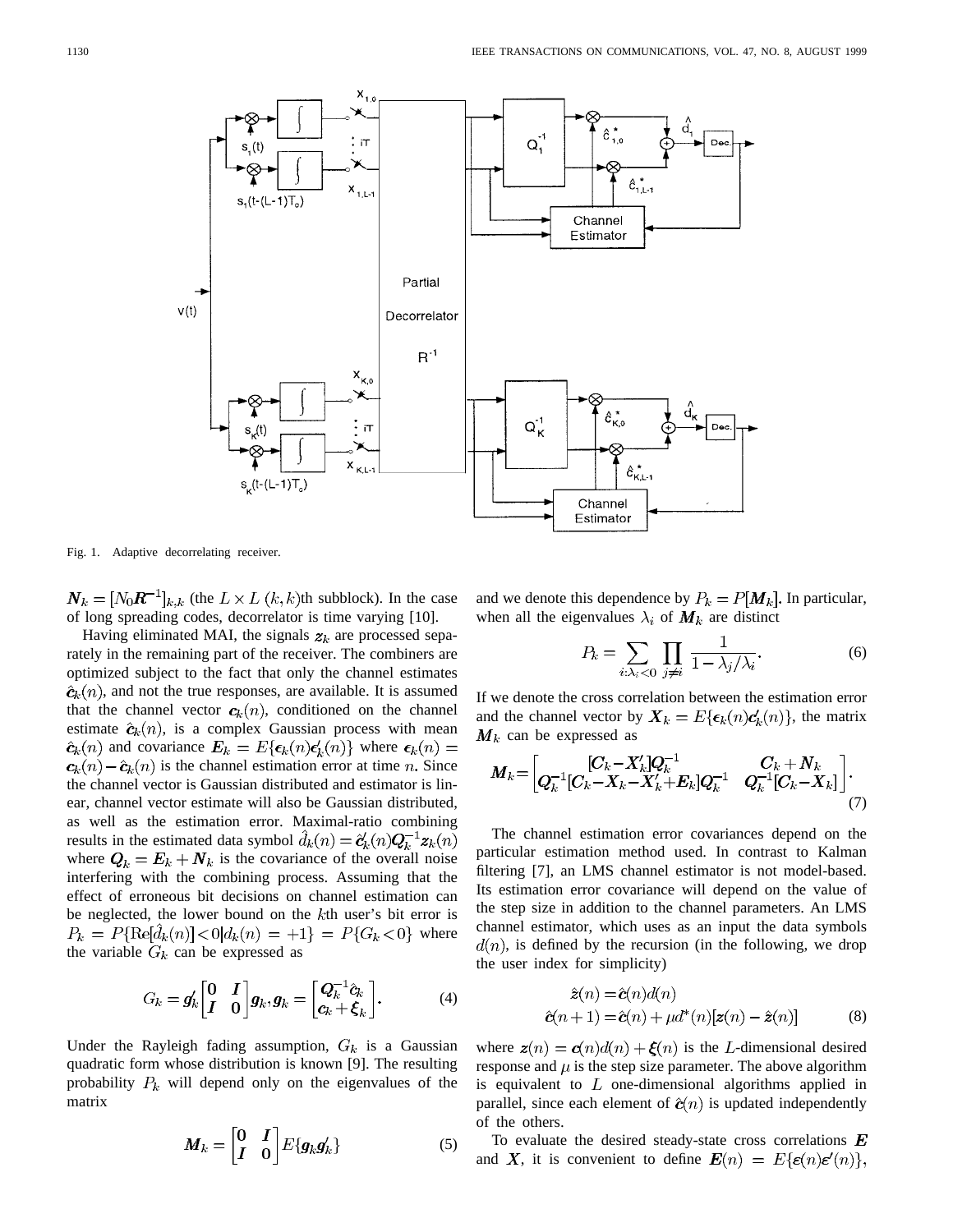$\mathbf{X}(n) = E\{\boldsymbol{\varepsilon}(n)\boldsymbol{c}'(n)\}\text{, and } \mathbf{Y}(n) = E\{\boldsymbol{\varepsilon}(n)\boldsymbol{c}'(n+1)\}\text{. For }$ the second-order model the covariance recursion is given by

$$
\mathbf{E}(n+1) = (1 - \mu)^2 \mathbf{E}(n) + 2(1 - \mu)[(f_0 - 1)\mathbf{X}(n) + f_1 \mathbf{Y}(n)]
$$
  
+2(1 - \rho)\mathbf{C} + \mu^2 \mathbf{N} (9)

where  $N$  is the covariance of the noise  $\xi(n)$ , and we have used the fact that both the error  $\varepsilon(n)$  and the channel vectors  $c(n+1), c(n)$  are uncorrelated with  $\mathcal{E}(n)$ . The quantity  $\rho$  in the above expression represents the one-step channel correlation coefficient  $\rho = f_0/(1 - f_1)$ . The recursions for  $\mathbf{X}(n)$  and  $\mathbf{Y}(n)$  are obtained in a similar manner

$$
X(n+1) = (1 - \mu)[f_0X(n) + f_1Y(n)] + (1 - \rho)C
$$
  
 
$$
Y(n+1) = (1 - \mu)X(n) - (1 - \rho)C.
$$
 (10)

Steady-state solutions define  $E$  and X needed for the evaluation of the error probability:

$$
\mathbf{E} = \frac{1}{1 - (1 - \mu)^2} \left\{ 2(1 - \mu)[f_0 - 1 + f_1(1 - \mu)] - \mathbf{X} - 2(1 - \rho)[1 - f_1(1 - \mu)]\mathbf{C} + \mu^2 \mathbf{N} \right\}
$$

$$
\mathbf{X} = (1 - \rho) \frac{1 - f_1(1 - \mu)}{1 - f_0(1 - \mu) - f_1(1 - \mu)^2} \mathbf{C}.
$$
(11)

These expressions can also be used for a first-order fading model, by setting  $f_1 = 0$ . Unlike in the case of the Kalman filter [7], it is seen that, in general,  $X \neq E$ .

A more computationally intensive solution with faster convergence is offered by an RLS algorithm whose performance is governed by the choice of the forgetting factor  $\lambda$ . In the given configuration, a standard RLS algorithm produces the same error with the fixed value of  $\mu$  substituted by a varying step size  $\mu(n)$ , recursively defined by  $\mu(n+1) = \mu(n)/(\lambda + \mu(n))$ . Since  $\mu(n)$  is independent of the channel estimation error  $\epsilon(n)$ , the steady-state cross correlations E and X of the RLS estimator will equal those of the LMS estimator with  $\mu = 1 - \lambda$ . The fact that the LMS algorithm may have the same tracking capabilities as the RLS algorithm is not surprising since we are dealing with single-tap adaptive filters, for which there are no additional stability restrictions imposed on the LMS estimator due to the filter size [8]. Consequently, it is possible to choose the step size optimally while not violating the stability constraints. The optimality criterion in our case is minimization of the probability of error, which can be carried out numerically, resulting in the optimal step size as a function of the model parameters  $f_0$  and  $f_1$ . The total performance degradation incurred by an adaptive channel estimator will therefore depend on the actual fading rate and on the deviation of the step size (or the forgetting factor) from the optimal value.

## III. NUMERICAL EXAMPLES

We consider a mobile radio CDMA channel with total available spreading ratio of 127. The cross-correlation matrix  $\bf{R}$  is calculated from a set of flip-coin sequences with elements  $\pm 1$ . A two-path channel is assumed for each user, with



Fig. 2. Optimal step size as a function of fading rate.



Fig. 3. Performance as a function of SNR.

independently fading paths of equal variances. We focus on a second-order model with critical damping,  $\xi = 1/\sqrt{2}$ , for which the Doppler spread is  $\omega_d = \omega_n$ .

The optimal step size as a function of the channel fading rate is summarized in Fig. 2, with signal-to-noise ration (SNR) as the parameter. It is seen that relatively large variations exist in the optimal step size with both the change in SNR and the fading rate. However, there exists a range of step sizes around the optimal value for which the performance shall not be seriously disturbed.

Performance sensitivity to the choice of the step size is examined in Fig. 3, which shows the error probability versus SNR. The fading model remains unchanged, with  $\omega_d T$  fixed at 0.01, corresponding to a vehicle moving at about 60 mi/h (100 km/h), assuming a data rate of 9600 bits/s in the 900 MHz